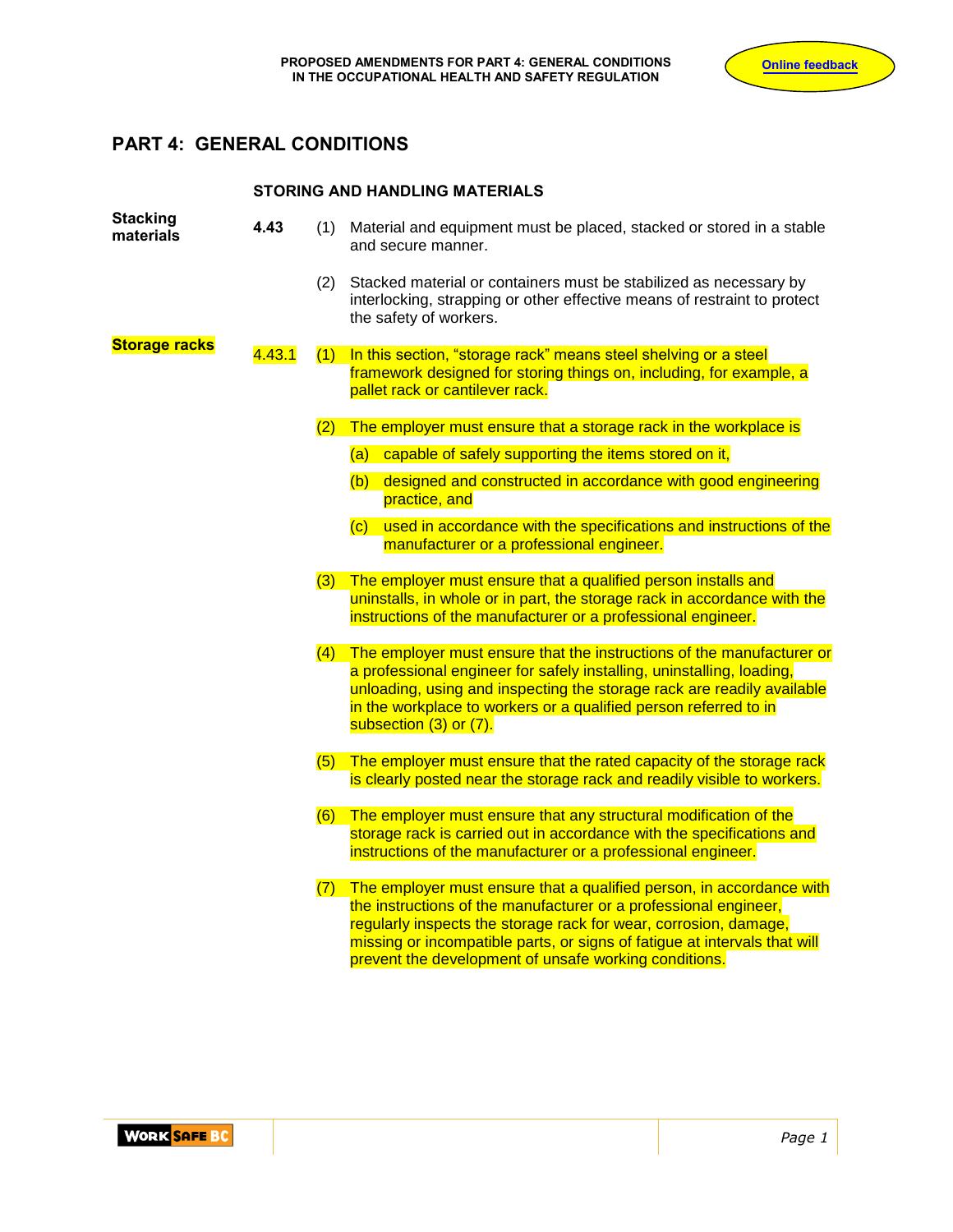#### **PROPOSED AMENDMENTS FOR PART 4: GENERAL CONDITIONS IN THE OCCUPATIONAL HEALTH AND SAFETY REGULATION**

- (8) The employer must ensure that, with respect to the storage rack,
	- (a) regular maintenance is done, and
	- (b) wear, corrosion, damage, missing or incompatible parts, or signs of fatigue are repaired or replaced as indicated by, and in accordance with, the specifications and instructions of the manufacturer or a professional engineer.

#### **EXPLANATORY NOTES TO THE PROPOSED AMENDMENTS:**

Steel storage racks, such as the common industrial pallet racks, are ubiquitous equipment found in many workplaces. There are inherent hazards associated with the steel storage racks because they are often used to store large quantities of materials or items like in distribution warehouses or retail stores. If the racks are not properly installed, maintained and repaired, catastrophic failures of racks can cause serious injuries and fatalities.

In most workplaces, storage racks are loaded and unloaded with powered mobile equipment which increases the potential for rack damage. There have been serious injuries reported to WorkSafeBC resulting from storage rack failures. In other jurisdictions, there have been instances where unsafe storage racks have caused fatalities.

Currently, the Occupational Health and Safety Regulation ("OHSR") does not contain specific safety requirements for storage racks. Without clearly defined requirements in the OHSR for its proper installation, inspection and maintenance, employers and WorkSafeBC officers may not consistently apply the various requirements in the existing OHSR to ensure storage racks are installed and used in a safe manner.

WorkSafeBC officers have predominantly issued orders under sections 4.2 (Safe building and structures), 4.3 (Safe machinery and equipment), 4.8 (Rated capacity), and 4.43 (stacking materials) of the OHSR, as well as the general duty clauses of the *Workers Compensation Act*, to require employers to rectify unsafe conditions. However, these sections are not specific to storage racks.

The primary objective of these proposed amendments is to outline the safety requirements for storage racks in workplaces to ensure stakeholders understand the hazards associated with these common workplace equipment. WorkSafeBC officers would have consistent standards for enforcing safe storage rack requirements.

The CSA Standard A344.1-05, *User guide for steel storage racks; Standard for the design and construction of steel storage racks*, and the ANSI MH16.1-2008 *Design, Testing and Utilization of Industrial Steel Storage Racks*, were reviewed to incorporate some of the elements of the standards into the proposed requirements.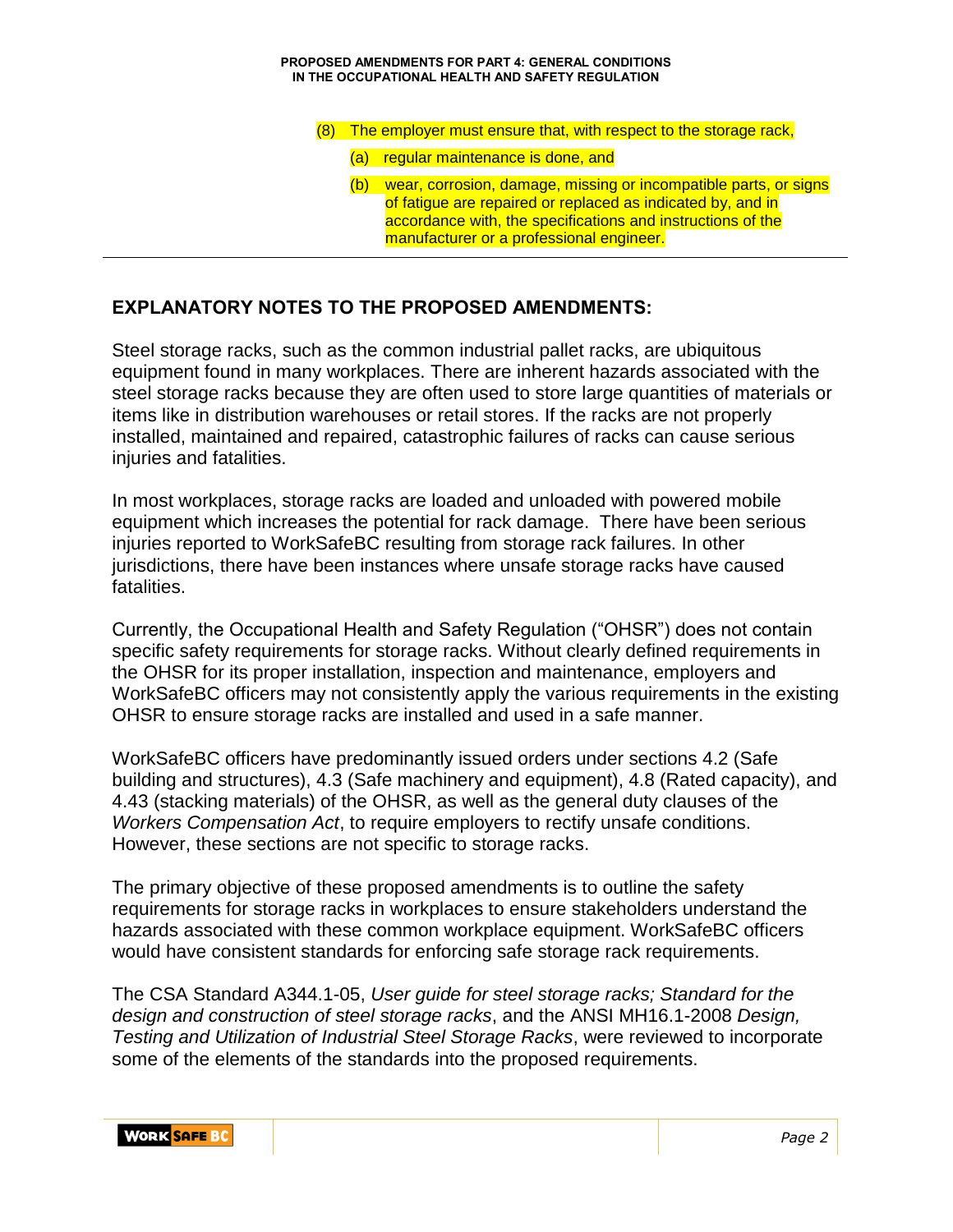### **Proposed subsection 4.43.1 (1):**

The new proposed requirements apply to steel storage racks of various sizes and shapes. The most common types of storage racks that these proposed amendments would apply to are pallet racks and cantilever racks. There are other types of storage racks that the proposed amendments would also apply to, such as the drive-in rack, drive-through rack, and the push-back rack.

The new requirements would not apply to storage racks made out of wood, plastic or materials other than steel, but the safety requirements in the existing sections of the OHSR would continue to apply to ensure all materials are stored in a safe manner.

#### **Proposed subsection 4.43.1 (2):**

The proposed subsection (2) requires that employers ensure that a storage rack in their workplace is appropriate for intended purpose. The storage rack could be designed and constructed with good engineering practices, but the storage rack must also safely support the items. The storage rack must be used in accordance with the specifications *and* instructions provided by the manufacturer of the storage rack or a professional engineer.

The proposed subsections specifically reference both the storage rack's design specifications and instructions (generally found in rack user guides or manuals) because there are differences between them:

- Specifications of a storage rack design include detailed technical information regarding the specific storage rack's configuration and rated capacity, such as the maximum allowable product load per storage level, number of storage levels, vertical spacing between storage levels, component details, etc.
- Instructions usually found in user guides or manuals for a storage rack consist of a set of installation, operational and maintenance instructions that outline how to properly and safely assemble (install and uninstall), use (load and unload), and maintain (inspect and repair) a specific storage rack system.

Various types of storage racks will have specifications and instructions that are intended for the particular storage system based on its unique characteristics and the manufacturer of the rack.

In circumstances where the manufacturer of the storage rack is not known or cannot be contacted, a professional engineer could provide specification and instructions to the employer for the storage rack.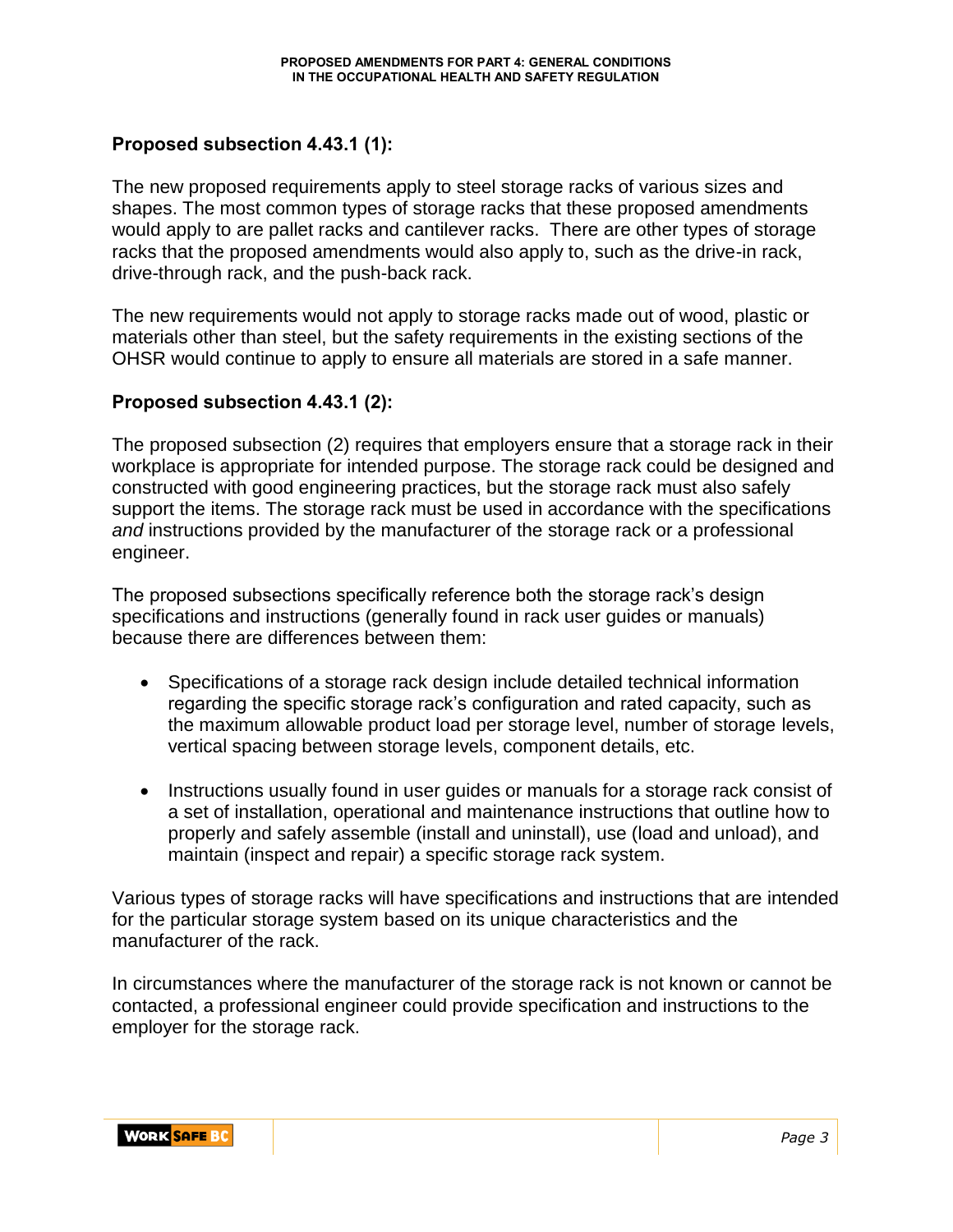## **Proposed subsection 4.43.1 (3):**

The proposed subsection (3) states that a qualified person installs and uninstalls storage racks in accordance with the instructions of the manufacturer of the storage rack or a professional engineer. Steel storage racks are engineered structures constructed by a network of bracings and framework designed to withstand specified loads. Proper installation and dismantling of storage racks are critical for the safe use of the storage racks. If installed incorrectly, storage racks could have catastrophic consequences. Similarly, if a storage rack is dissembled incorrectly, racks could collapse prematurely and endanger workers.

### **Proposed subsection 4.43.1 (4):**

The proposed subsection (4) requires that the employer obtain instructions from either the manufacturer of the storage rack or a professional engineer and the instructions must be readily available in the workplace to workers and to the qualified person. The instructions are required for the installing, uninstalling, loading, unloading, using and inspecting the storage rack.

### **Proposed subsection 4.43.1 (5):**

The proposed subsection (5) ensures that the rated capacity of the storage rack is clearly posted and is readily visible to workers. The rated capacity does not have to be posted on the rack unit itself, but it must be posted in the general vicinity of the storage rack and the workers must know where it is posted so it can be referenced as needed.

#### **Proposed subsection 4.43.1 (6):**

Steel storage racks are engineered to a specified configuration and rated capacity. The employer must ensure that any structural modifications that may affect the strength or stability of the storage rack are carried out in accordance with the specifications and instructions of the manufacturer or a professional engineer. Unauthorized modifications could compromise the structural integrity of the storage rack and endanger workers.

Typically, the installation of storage rack accessories are permitted by the manufacturer since they are not included as part of the design specifications, but its use should be confirmed with the manufacturer.

#### **Proposed subsection 4.43.1 (7):**

Storage racks, just like other industrial equipment, endure 'wear and tear' with usage. Also, storage racks are often damaged by mobile equipment that moves items to and from the storage racks. In the proposed subsection (7), regular inspections of the storage rack are required to ensure that wear, corrosion, damage, missing or